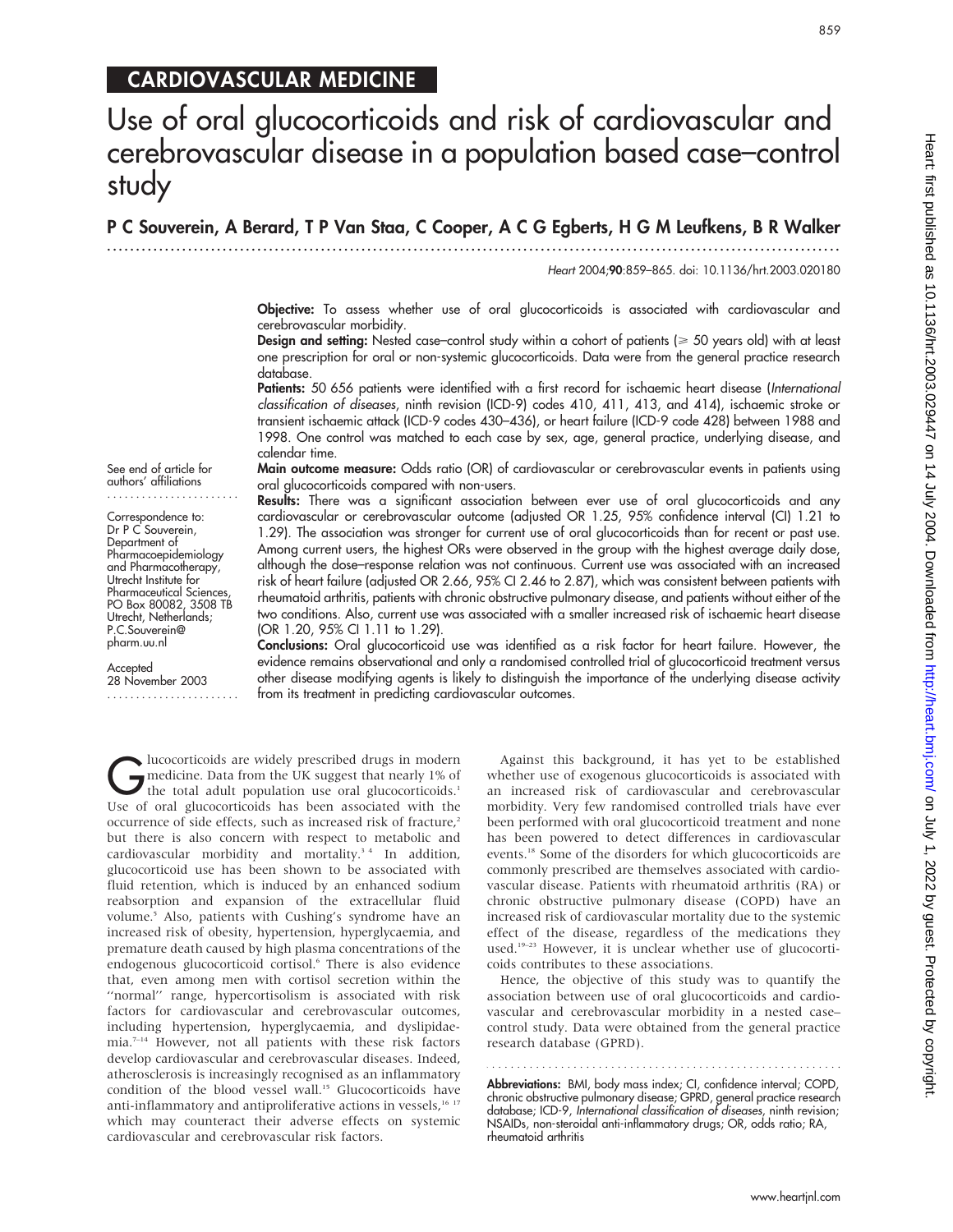## METHODS

#### **Setting**

General practitioners have a key role in the health care system in the UK, as they are responsible for primary health care and specialist referrals. Patients are semipermanently affiliated to a practice, which centralises the medical information not only from the general practitioners themselves but also from specialist referrals and hospitalisations. The current study drew data from 683 practices in various geographical areas in the UK registered on the GPRD.

The GPRD covers a population of about 3.5 million men and women. The data recorded on the GPRD include demographic information, prescription data, clinical events, preventive care provided, specialist referrals, hospital admissions, and their major outcomes.<sup>24</sup> Clinical data are stored and retrieved by means of the Oxford medical information system and read codes for diseases that are cross referenced to the International classification of diseases, ninth revision (ICD-9). Each entry on the GPRD is internally validated by cross checking within the practice and by comparisons with external statistics.<sup>24</sup> Only data from practices that pass this quality control are compiled and are part of the GPRD. Several independent validation studies have confirmed a high level of completeness and validity of the GPRD, which is owned by the Department of Health in the UK.<sup>25</sup>

#### Study population

From the GPRD, we identified all permanently registered patients aged 50 years and older with at least one prescription for oral glucocorticoids during the time from the enrolment date of their practice in the GPRD (data collection started in 1988) to the end of the study period (31 December 1997), as well as patients who received at least one prescription for non-systemic glucocorticoids (topical, aural, ophthalmic, or nasal) but not for systemic glucocorticoids. Use of inhaled steroids was also allowed for patients using oral glucocorticoids. The date of the first corticosteroid prescription marked the start of follow up. The follow up of the patient stopped when the patient died or was lost to follow up, at the occurrence of an event (see list of events below), or at the end of the study period (December 1997), whichever occurred first.

Documented prescription is a means of ensuring active registration of participants in GPRD. To avoid biasing the results by inclusion of patients for whom data collection was incomplete, all participants were required to receive at least one prescription for glucocorticoids during the study period.

#### Definition of cases and controls

Within the cohort of glucocorticoid users, a nested case– control study was conducted. Cases were defined as patients with a first record of ischaemic heart disease (ICD-9 code 410, 411, 413, 414), heart failure (ICD-9 code 428), or ischaemic stroke or transient ischaemic attack (ICD-9 code 430–436) during follow up. The date of the first event during follow up was the index date for the cases. For each case, one control was matched on sex, year of birth, general practice, presence of underlying disease, and calendar time. When no eligible control was found, the matching criterion with respect to year of birth was relaxed (to  $\pm$  3 years). When it was still impossible to find a suitable control, a control from another practice was chosen. Controls were eligible for inclusion if they had no record of ischaemic heart disease, cerebrovascular events, or heart failure at any time.

Because of the possible association between indications for glucocorticoids and cardiovascular disease, cases and controls were matched for the presence or absence of these underlying diseases. Patients in the case and control groups were classified as having RA (ICD-9 code 714.0) if they had RA diagnosed before the index date, and were classified as having COPD or allied conditions (ICD-9 codes 490–496) if they had COPD diagnosed before the index date. The date of the first recording of RA or COPD diagnosis was used to estimate the duration of disease. Patients without recorded diagnoses of RA or COPD were included only if they were not using prescription drugs indicating the presence of either disease. Patients who had both diagnoses of RA and COPD contributed to both the RA group and the COPD group.

#### Exposure assessment

For each patient, we identified all prescriptions for oral (systemic) glucocorticoids (cortisone, hydrocortisone, prednisone, prednisolone, triamcinolone, methylprednisone, dexamethasone, and betamethasone) between entry into the cohort and the index date. Several indices of oral glucocorticoid exposure were calculated. Exposure was categorised dichotomously according to whether oral glucocorticoids had been prescribed before the index date. Exposure was also classified according to timing of use in relation to the index date: ''current use'' was defined as any prescription of oral glucocorticoids in the three month period before the index date; ''recent use'' was defined as having no prescription in the three month period before the index date and a prescription one year before the index date; and ''past use'' was defined as no prescriptions during one year before the index date. Oral glucocorticoid doses were calculated as prednisolone equivalent doses, where 5 mg prednisolone was equivalent to 25 mg cortisone, 20 mg hydrocortisone, 5 mg prednisone, 4 mg triamcinolone, 4 mg methylprednisone, 750 μg dexamethasone, or 750 μg betamethasone. The average daily dose of oral glucocorticoids for current, recent, and past users was calculated from data on the prescribed daily dose that was available from the general practitioner records. The average daily dose was classified as missing if less than 50% of the prescribed daily doses for the patient were not recorded on the database. The cumulative dose was obtained by summing all doses and was classified as missing when one or more doses were not registered on the database.

#### Assessment of potential confounders

Potential confounders in this study were medical conditions and drugs that have been associated with an increased or decreased risk of cardiovascular and cerebrovascular disease. To address confounding by co-prescription of other drugs, we assessed use of antihypertensive drugs (diuretics,  $\beta$  blockers, angiotensin converting enzyme inhibitors, calcium channel blockers, or other), use of lipid lowering drugs (fibrates or statins), nitrates, cardiac glycosides, antiplatelet drugs, oral anticoagulants, and antiarrhythmics, as well as use of insulin, oral hypoglycaemic drugs, and hormone replacement therapy in the year before the index date. In addition, we assessed the use of other drugs indicated for the treatment of RA (non-steroidal anti-inflammatory drugs (NSAIDs) and disease modifying anti-rheumatic drugs) and lung disease (bronchodilators, cromoglycates) in the year before the index date.

Confounding by disease indication was addressed by examining consistency of effects in cases and controls matched for RA, COPD, and other indications. The number of physician visits (general practitioner or specialist) and number of hospital admissions in the year before the start of glucocorticoid use were also considered as markers for patients' health status. Further, we evaluated the effect of smoking and body mass index (BMI).

#### Data analysis

The strength of the association between use of oral glucocorticoids and the occurrence of outcome events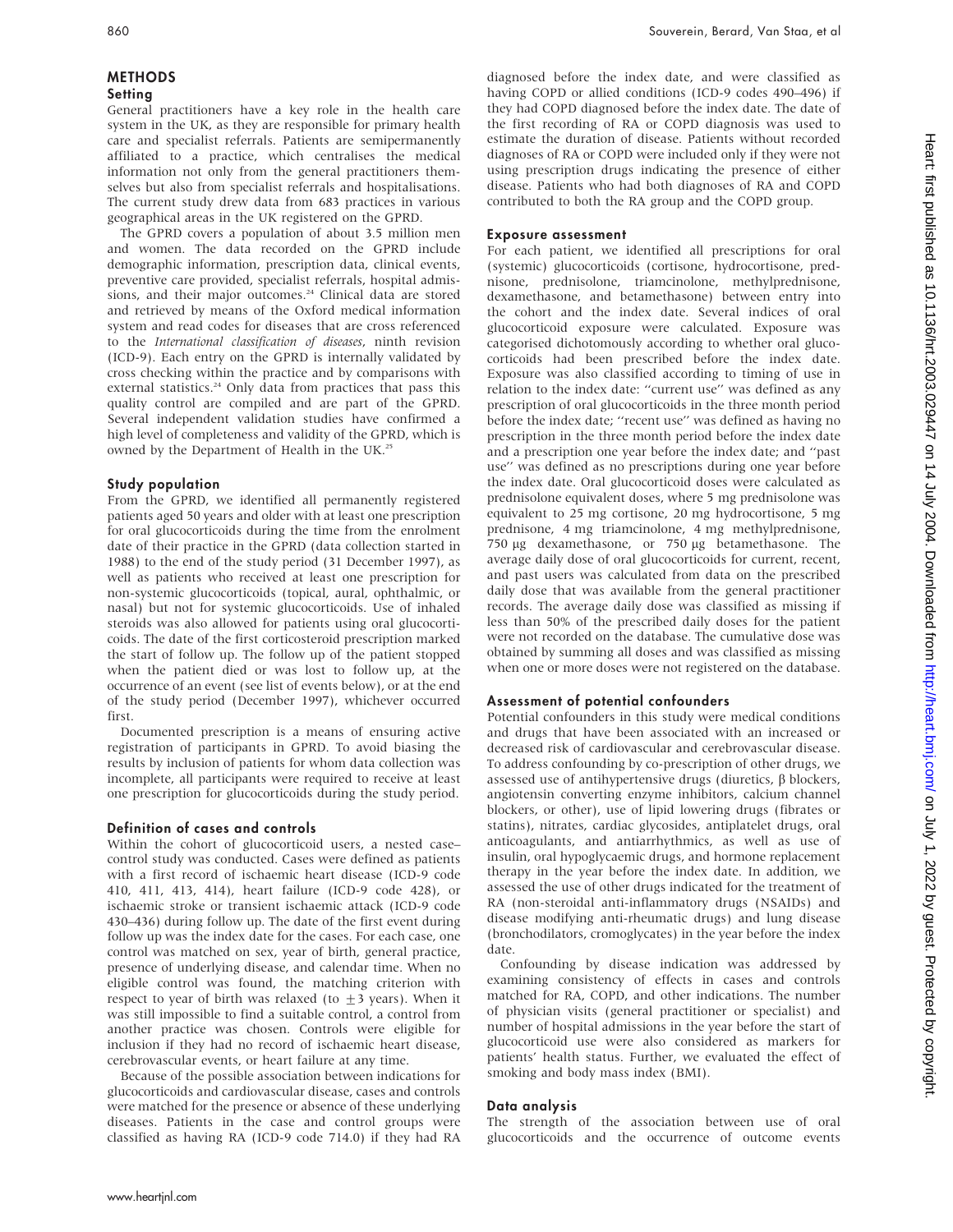(ischaemic heart disease, stroke/transient ischaemic event, and heart failure) was estimated by conditional logistic regression analysis and expressed as crude and adjusted odds ratios (OR) and 95% confidence intervals (CI). Covariates were included in the regression model if they were either independently significantly associated with the outcome or induced a 10% or greater change in the crude matched OR for oral corticosteroid use.<sup>26</sup> In addition, ischaemic heart disease, heart failure, and cerebrovascular events were analysed separately. Patients with RA, patients with COPD, and patients without either of these conditions were analysed as subgroups. As entering information on BMI and smoking is optional for the general practitioner, data were analysed on patients with complete information only, as well as on all patients with the use of an indicator for missing data. As the results of both analyses were not different, BMI and smoking of all patients were adjusted for in the final analyses.

#### RESULTS

The study population comprised 50 656 patients and an equal number of matched controls. Table 1 lists the characteristics of the study population. The majority were women (56.7%) and about 85% were aged between 60–90 years. There were 1515 case–control pairs matched for diagnosis of RA (median duration of disease among cases and controls 7.2 years and 6.8 years, respectively), 16 440 case–control pairs matched for diagnosis of asthma or COPD (median duration 3.7 years for both cases and controls), and 31 240 case–control pairs without a diagnosis of RA or COPD. High BMI and smoking were significantly more frequent among the cases than among controls, as was the prevalence of prescription drug use in the year before the index date. The most frequently used drugs were NSAIDs, diuretics, bronchodilators, and  $\beta$ blockers. Further, the numbers of hospital admissions and general practitioner visits in the year before the index date were higher among cases than among controls.

Table 2 shows the association between the use of oral glucocorticoids and the risk of any cardiovascular or cerebrovascular outcome. The prevalence of using oral glucocorticoids before the index date was higher among the cases (30.3%) than among controls (26.4%), yielding a crude OR of 1.31 (95% CI 1.27 to 1.35). This relation persisted after adjusting for use of NSAIDs, hormone replacement therapy, antihypertensive drugs, nitrates, oral anticoagulants, antiplatelet drugs, antidiabetic drugs, bronchodilators, cromoglycates, inhaled steroids, disease modifying antirheumatic drugs, smoking, and BMI (adjusted OR 1.25, 95% CI 1.21 to 1.29). The association was stronger for current use of oral

| <b>Characteristics</b>                                               | Cases $(n = 50656)$ | Controls $(n = 50656)$ | Crude OR (95% CI)              |
|----------------------------------------------------------------------|---------------------|------------------------|--------------------------------|
| Sex                                                                  |                     |                        |                                |
| Male                                                                 | 21 952 (43.3%)      | 21 952 (43.3%)         | <b>NA</b>                      |
| Female                                                               | 28 704 (56.7%)      | 28 704 (56.7%)         | <b>NA</b>                      |
| Age (years)                                                          |                     |                        |                                |
| $50 - 59$                                                            | 4 884 (9.6%)        | 4 950 (9.8%)           | <b>NA</b>                      |
| $60 - 69$                                                            | 12 177 (24.0%)      | 12 361 (24.4%)         | <b>NA</b>                      |
| 70-79                                                                | 18 129 (35.8%)      | 18 296 (36.1%)         | <b>NA</b>                      |
| $80 - 89$                                                            | 13 036 (25.7%)      | 12 742 (25.2%)         | <b>NA</b>                      |
| $\geqslant 90$                                                       | 2 430 (4.8%)        | 2 307 (4.6%)           | <b>NA</b>                      |
| Matching by disease indication                                       |                     |                        |                                |
| RA.                                                                  | 1 515 (3.0%)        | 1 515 (3.0%)           | <b>NA</b>                      |
| <b>COPD</b>                                                          | 16 440 (32.5%)      | 16 440 (32.5%)         | <b>NA</b>                      |
| Other*                                                               | 31 240 (61.7%)      | 31 240 (61.7%)         | <b>NA</b>                      |
| Body mass index ( $\text{kg/m}^2$ )                                  |                     |                        |                                |
| $<$ 20                                                               | 1 872 (3.7%)        | 2 101 (4.1%)           | 1.00 (reference)               |
| $20 - 25$                                                            | 11 256 (22.2%)      | 12 235 (24.2%)         | 0.96 (0.90 to 1.03)            |
| $25 - 30$                                                            | 12 207 (24.1%)      | 11 831 (23.4%)         | $1.13$ (1.09 to 1.17)          |
| $\geq 30$                                                            | 5 779 (11.4%)       | 4 569 (9.0%)           | 1.39 (1.33 to 1.46)            |
| Unknown                                                              | 19 542 (38.6%)      | 19 920 (39.3%)         | 1.05 (1.02 to 1.09)            |
| Smoking                                                              |                     |                        |                                |
| Yes                                                                  | 9 997 (19.7%)       | 8 609 (17.0%)          | 1.20 (1.16 to 1.24)            |
| Unknown                                                              | 13 719 (27.1%)      | 14 940 (29.5%)         | 0.90 (0.87 to 0.93)            |
| Use of prescription drugs in the year before the index date          |                     |                        |                                |
| <b>NSAIDs</b>                                                        | 14 415 (28.5%)      | 12 694 (25.1%)         | 1.20 $(1.16 \text{ to } 1.23)$ |
| <b>DMARDs</b>                                                        | 265 (0.5%)          | 255 (0.5%)             | 1.05 (0.87 to 1.26)            |
| <b>HRT</b>                                                           | 1 169 (2.3%)        | 1 236 (2.4%)           | 0.93 (0.85 to 1.02)            |
| <b>Bronchodilators</b>                                               | 9 870 (19.5%)       | 8 737 (17.2%)          | 1.28 (1.23 to 1.33)            |
| Antidiabetic drugs                                                   | 2 681 (5.3%)        | 1371(2.7%)             | 2.02 (1.89 to 2.16)            |
| Cardiac glycosides                                                   | 2 093 (4.1%)        | 962 (1.9%)             | 2.26 (2.09 to 2.44)            |
| Antihypertensive drugs                                               | 19 464 (38.4%)      | 13 964 (27.6%)         | 1.68 (1.63 to 1.72)            |
| <b>Nitrates</b>                                                      | 1 735 (3.4%)        | 435 (0.9%)             | 4.10 (3.69 to 4.57)            |
| Oral anticoagulants                                                  | 4.371 (8.6%)        | 3 224(6.4%)            | 1.42 (1.35 to 1.49)            |
| Antiplatelet drugs                                                   | 285 (0.6%)          | 139(0.3%)              | 2.07 (1.69 to 2.54)            |
| Lipid lowering drugs                                                 | 374 (0.7%)          | 302 (0.6%)             | 1.24 (1.07 to 1.45)            |
| Antiarrhythmics                                                      | 783 (1.5%)          | 439 (0.9%)             | 1.80 (1.60 to 2.02)            |
| Number of hospital admissions in year before index date              |                     |                        |                                |
| None                                                                 | 44 480 (87.8%)      | 45 151 (89.1%)         | 1.00 (reference)               |
| $\mathbf{1}$                                                         | 4 0 19 (7.9%)       | 3 774 (7.5%)           | 1.08 $(1.04 \text{ to } 1.14)$ |
| >1                                                                   | 2 157 (4.3%)        | 1731(3.4%)             | 1.27 (1.19 to 1.36)            |
| Number of visits to a general practitioner in year before index date |                     |                        |                                |
| None                                                                 | 44 480 (87.8%)      | 45 151 (89.1%)         | 1.00 (reference)               |
|                                                                      | 4 019 (7.9%)        | 3 774 (7.5%)           | 1.21 (1.06 to 1.40)            |
| 1                                                                    |                     |                        |                                |

\*Patients without a diagnosis of RA or lung disease but with use of disease specific drugs for RA or COPD were excluded (n = 1940 case–control pairs excluded).

CI, confidence interval; COPD, chronic obstructive pulmonary disease; DMARDs, disease modifying anti-rheumatic drugs; HRT, hormone replacement therapy; NA, not applicable; NSAIDs, non-steroidal anti-inflammatory drugs; OR, odds ratio; RA, rheumatoid arthritis.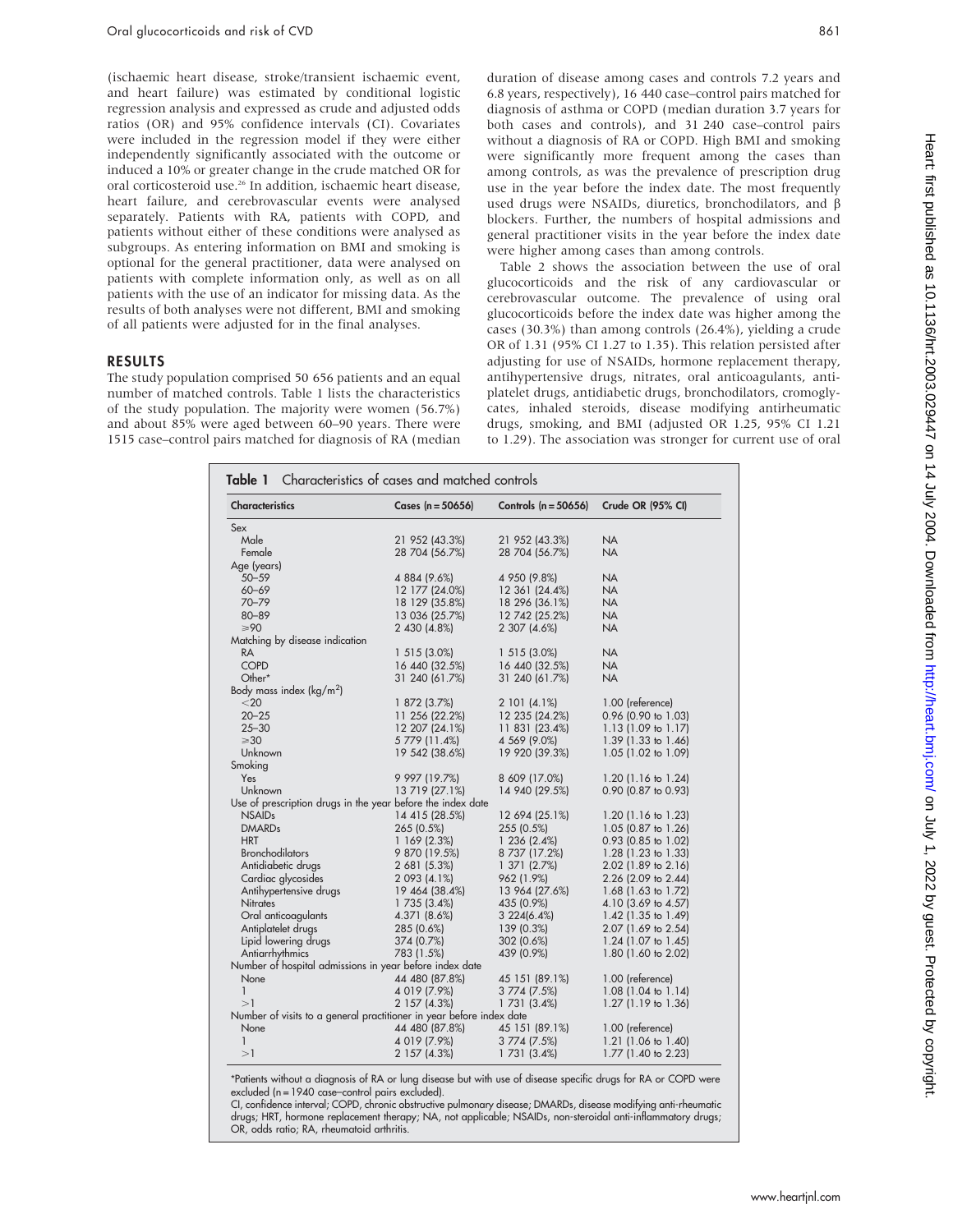Table 2 Exposure to oral glucocorticoids among cases ( $n = 50656$ ) and controls (n = 50656) and risk of any cardiovascular or cerebrovascular event

| Exposure                                                                                                                                                                                                               | Cases $(n = 50 656)$ $(n = 50 656)$ | Controls       | Crude OR (95% CI)     | Adjusted OR (95% CI)* |  |  |
|------------------------------------------------------------------------------------------------------------------------------------------------------------------------------------------------------------------------|-------------------------------------|----------------|-----------------------|-----------------------|--|--|
| Ever used oral glucocorticoids                                                                                                                                                                                         |                                     |                |                       |                       |  |  |
| Yes 15 355 (30.3%)                                                                                                                                                                                                     |                                     | 13 395 (26.4%) | 1.31 (1.27 to 1.35)   | 1.25 (1.21 to 1.29)   |  |  |
| Timing of oral glucocorticoid use                                                                                                                                                                                      |                                     |                |                       |                       |  |  |
| Current use                                                                                                                                                                                                            | 8 167 (16.1%)                       | 6 015 (11.9%)  | $1.56$ (1.50 to 1.62) | $1.48$ (1.41 to 1.54) |  |  |
| Recent use                                                                                                                                                                                                             | 3491(6.9%)                          | 3 681 (7.3%)   | $1.08$ (1.02 to 1.14) | 1.03 (0.98 to 1.09)   |  |  |
| Past use                                                                                                                                                                                                               | 3 697 (7.3%)                        | 3699(7.3%)     | 1.12 (1.06 to 1.18)   | 1.08 (1.02 to 1.14)   |  |  |
| Current users of oral glucocorticoids (average daily dose in ma prednisolone equivalents)                                                                                                                              |                                     |                |                       |                       |  |  |
| $<$ 7.5 mg/day                                                                                                                                                                                                         | 2 2 1 (4.5%)                        | 1710(3.4%)     | 1.46 (1.36 to 1.57)   | 1.44 (1.34 to 1.55)   |  |  |
| $7.5 - 20$ mg/day                                                                                                                                                                                                      | 2 015 (4.1%)                        | $1,627$ (3.3%) | 1.37 (1.28 to 1.48)   | 1.30 (1.21 to 1.40)   |  |  |
| $\geq 20$ mg                                                                                                                                                                                                           | 2 593 (5.3%)                        | 1735(3.5%)     | $1.73$ (1.62 to 1.86) | 1.63 (1.52 to 1.75)   |  |  |
| Quartiles of cumulative dose (in mg prednisolone equivalents)                                                                                                                                                          |                                     |                |                       |                       |  |  |
| $<$ 500 mg                                                                                                                                                                                                             | 1925(4.4%)                          | $1,362$ (3.2%) | 1.58 (1.45 to 1.73)   | 1.61 (1.38 to 1.88)   |  |  |
| 500-1810 mg                                                                                                                                                                                                            | 2 047 (4.7%)                        | 1,605(3.7%)    | $1.39$ (1.28 to 1.51) | $1.34$ (1.16 to 1.54) |  |  |
| 1810-5418 mg                                                                                                                                                                                                           | 2 006 (4.6%)                        | 1649(3.8%)     | 1.36 (1.26 to 1.47)   | 1.19 (1.03 to 1.37)   |  |  |
| $>5418$ mg                                                                                                                                                                                                             | 2 009 (4.6%)                        | 1277(3.0%)     | 1.71 (1.57 to 1.86)   | 1.56 (1.35 to 1.80)   |  |  |
| *Adjusted for use of NSAIDs, HRT, antihypertensive drugs, nitrates, oral anticoagulants, antiplatelet drugs,<br>antidiabetic drugs, bronchodilators, cromoglycates, inhaled glucocorticoids, DMARDs, smoking, and BMI. |                                     |                |                       |                       |  |  |

glucocorticoids than for recent or past use. Among current users, the highest ORs were observed in the group with the highest average daily dose, although the dose–response relation was not continuous. There was no clear association with cumulative dose.

Analysis according to the type of outcome event indicated that current use of oral glucocorticoids was associated with an increased risk for heart failure (adjusted OR 2.66, 95% CI 2.46 to 2.87) (table 3). Further, current use of oral glucocorticoids was associated with an increased risk for ischaemic heart disease events (adjusted OR 1.20, 95% CI 1.11 to 1.29) but was associated with a decreased risk for cerebrovascular disease (adjusted OR 0.91, 95% CI 0.84 to 0.99). To explore further the association between heart failure and use of glucocorticoids, we stratified according to daily dose.

There was a dose–response relation between daily dose and risk of heart failure among current users of oral glucocorticoids (adjusted OR 1.95, 95% CI 1.72 to 2.21 for low dose  $(< 7.5$  mg prednisolone equivalent daily dose); adjusted OR 2.27, 95% CI 2.00 to 2.59 for medium dose (7.5–20 mg prednisolone equivalent daily dose); and adjusted OR 3.69, 95% CI 3.26 to 4.18 for high dose  $(> 20$  mg prednisolone equivalent daily dose). Stratification according to history of cardiovascular drug use showed that the stratum specific ORs were similar for patients with and those without a history of cardiovascular drug use and use of antidiabetic drugs (data not shown).

To explore the possibility that certain covariates differed between users and non-users, a logistic regression model was fitted with use of glucocorticoids as dependent variable and patient characteristics, health care utilisation, and use of prescription drugs as independent variables. We found that patients using antidiabetic drugs were less likely to use oral glucocorticoids (OR 0.61, 95% CI 0.56 to 0.67).

Current use of oral glucocorticoids was associated with heart failure in all groups: the RA matched group, the COPD matched group, and the non-RA/non-COPD matched group (table 4). However, the relation was strongest in the COPD group. For ischaemic heart disease, current use of oral glucocorticoids was similarly increased in the RA matched group and the COPD matched group. In the group of patients

Table 3 Use of oral glucocorticoids and cardiovascular or cerebrovascular events, stratified according to type of outcome event

| Outcome event                                                                                                                                                                                                                       |                         | Cases (n = 50656) Controls (n = 50656) Crude OR (95% CI) |                               | Adjusted OR (95% CI)*                   |
|-------------------------------------------------------------------------------------------------------------------------------------------------------------------------------------------------------------------------------------|-------------------------|----------------------------------------------------------|-------------------------------|-----------------------------------------|
| Ischaemic heart disease                                                                                                                                                                                                             |                         |                                                          |                               |                                         |
| Ever used oral glucocorticoids                                                                                                                                                                                                      |                         |                                                          |                               |                                         |
| <b>Yes</b> and the state of the state of the state of the state of the state of the state of the state of the state of the state of the state of the state of the state of the state of the state of the state of the state of the  | 5 298 (25.6%)           | 4 956 (24.0%)                                            | $1.13(1.08 \text{ to } 1.20)$ | $1.09$ (1.03 to 1.15)                   |
| Timing of oral glucocorticoid use                                                                                                                                                                                                   |                         |                                                          |                               |                                         |
| Current use                                                                                                                                                                                                                         | 2 507 (12.1%)           | 2 115 (20.2%)                                            | $1.26$ (1.18 to 1.35)         | $1.20$ (1.11 to 1.29)                   |
|                                                                                                                                                                                                                                     | Recent use 1 310 (6.3%) | 1422(6.9%)                                               | $0.98$ (0.90 to 1.06)         | 0.93 (0.85 to 1.02)                     |
| Past use                                                                                                                                                                                                                            | 1481(7.2%)              | $1419(6.9\%)$                                            | 1.10(1.01 to 1.19)            | 1.07 (0.98 to 1.17)                     |
| <b>Heart failure</b>                                                                                                                                                                                                                |                         |                                                          |                               |                                         |
| Ever used oral glucocorticoids                                                                                                                                                                                                      |                         |                                                          |                               |                                         |
|                                                                                                                                                                                                                                     | Yes 6 401 (44.4%)       | 4 763 (33.1%)                                            |                               | 2.00 (1.88 to 2.12) 1.91 (1.79 to 2.03) |
| Timing of oral glucocorticoid use                                                                                                                                                                                                   |                         |                                                          |                               |                                         |
| Current use                                                                                                                                                                                                                         | 4 020 (27.9%)           | 2 209 (15.3%)                                            | 2.77 (2.57 to 2.97)           | 2.66 (2.46 to 2.87)                     |
| Recent use                                                                                                                                                                                                                          | $1299(9.0\%)$           | 1315(9.1%)                                               | $1.48$ (1.35 to 1.62)         | 1.40 $(1.27 \text{ to } 1.55)$          |
| Past use                                                                                                                                                                                                                            | 1082(7.5%)              | 1239(8.6%)                                               | $1.23$ (1.12 to 1.36)         | 1.19 (1.08 to 1.32)                     |
| Stroke/transient ischaemic attack                                                                                                                                                                                                   |                         |                                                          |                               |                                         |
| Ever used oral glucocorticoids                                                                                                                                                                                                      |                         |                                                          |                               |                                         |
| <b>Yes</b> and the second second the second second second second second second second second second second second second second second second second second second second second second second second second second second second s | 3 656 (23.4%)           | 3 676 (23.6%)                                            | $0.99$ (0.93 to 1.05)         | $0.95$ (0.89 to 1.01)                   |
| Timing of oral glucocorticoid use                                                                                                                                                                                                   |                         |                                                          |                               |                                         |
| Current use                                                                                                                                                                                                                         | 1 640 (10.5%)           | 1 691 (10.8%)                                            | $0.96$ (0.89 to 1.04)         | 0.91 (0.84 to 0.99)                     |
| Recent use                                                                                                                                                                                                                          | 882 (5.7%)              | 944 (6.1%)                                               | $0.93$ (0.84 to 1.03)         | $0.89$ (0.80 to 0.99)                   |
| Past use                                                                                                                                                                                                                            | 1134(7.3%)              | 1041(6.7%)                                               | 1.09 (0.99 to 1.20)           | 1.06 (0.96 to 1.17)                     |

\*Adjusted for use of NSAIDs, HRT, antihypertensive drugs, nitrates, oral anticoagulants, antiplatelet drugs, antidiabetic drugs, bronchodilators, cromoglycates, inhaled glucocorticoids, DMARDs, smoking, and BMI.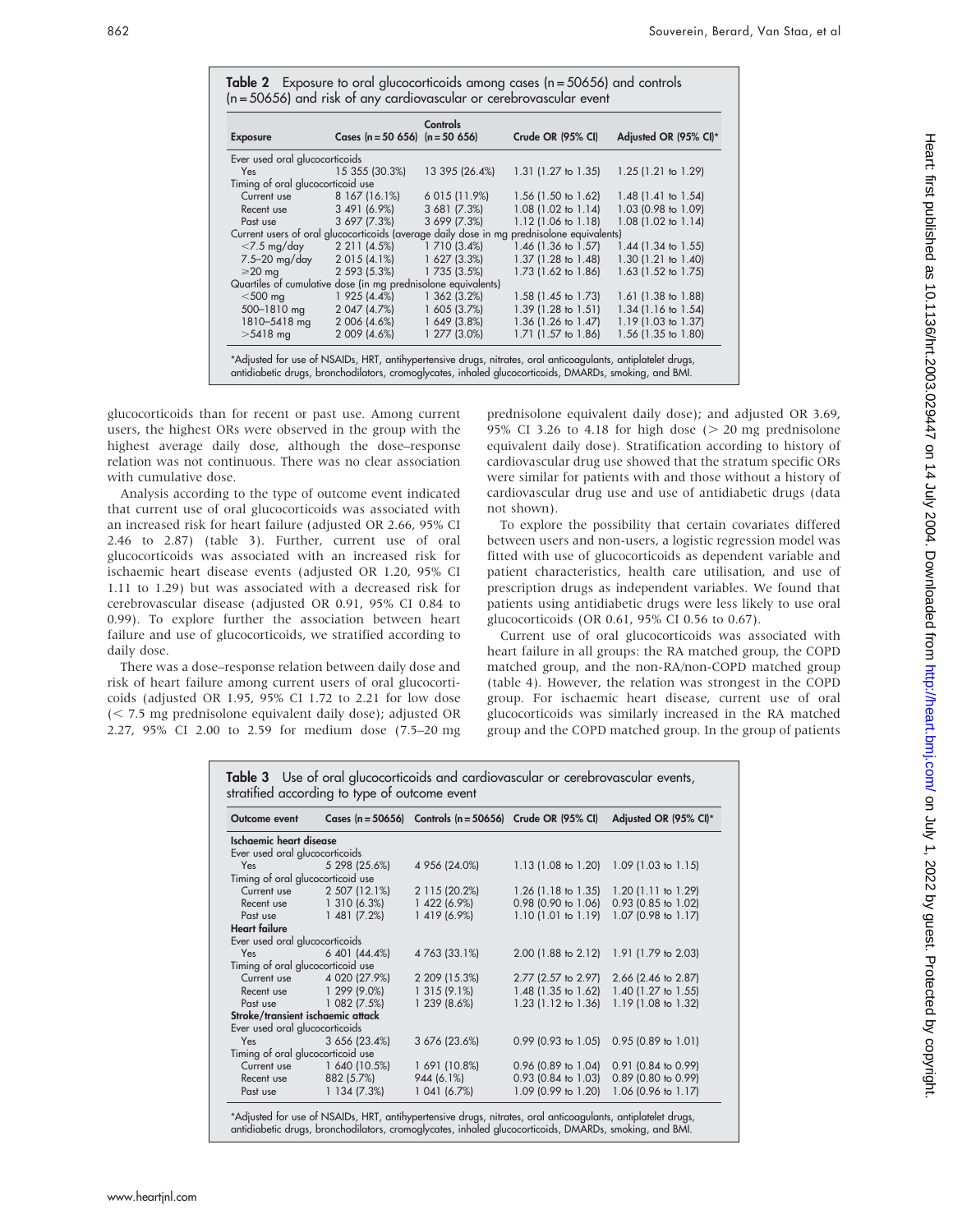Table 4 Use of oral glucocorticoids and cardiovascular or cerebrovascular events stratified by disease indication: rheumatoid arthritis (RA, n = 1515), chronic obstructive pulmonary disease (COPD,  $n = 16440$ ), other  $(n = 31240)$ 

|                                   | Adjusted OR (95% CI)           |                          |                                |  |  |  |
|-----------------------------------|--------------------------------|--------------------------|--------------------------------|--|--|--|
|                                   | RA cohort*                     | COPD cohort              | Other cohortt                  |  |  |  |
| All outcomes                      |                                |                          |                                |  |  |  |
| Timing of oral glucocorticoid use |                                |                          |                                |  |  |  |
| Current use                       | $1.37(1.16 \text{ to } 1.62)$  | $1.68$ (1.57 to 1.80)    | 1.13 (0.99 to 1.29)            |  |  |  |
| Recent use                        | $1.28$ (0.98 to 1.68)          | $1.06$ (0.98 to $1.15$ ) | 1.12 (0.92 to 1.35)            |  |  |  |
| Past use                          | $1.17$ (0.87 to 1.58)          | $1.08$ (1.00 to 1.16)    | 1.13 (0.95 to 1.33)            |  |  |  |
| Ischaemic heart disease events    |                                |                          |                                |  |  |  |
| Timing of oral glucocorticoid use |                                |                          |                                |  |  |  |
| Current use                       | $1.36$ (1.02 to 1.81)          | $1.28$ (1.06 to 1.55)    | 1.09 (0.96 to 1.22)            |  |  |  |
| Recent use                        | $1.09$ (0.67 to 1.77)          | $0.94$ (0.77 to 1.14)    | $0.97$ (0.81 to 1.17)          |  |  |  |
| Past use                          | 1.34 (0.82 to 2.19)            | 1.05 (0.87 to 1.26)      | 1.12 (0.95 to 1.32)            |  |  |  |
| <b>Heart failure</b>              |                                |                          |                                |  |  |  |
| Timing of oral glucocorticoid use |                                |                          |                                |  |  |  |
| Current use                       | $1.55$ (1.16 to 2.07)          | $3.03$ (2.69 to $3.40$ ) | 1.89 (1.65 to 2.16)            |  |  |  |
| Recent use                        | $1.52$ (0.98 to 2.33)          | 1.39 (1.22 to 1.58)      | 1.38 (1.10 to 1.74)            |  |  |  |
| Past use                          | $1.12$ (0.69 to 1.84)          | $1.14$ (1.00 to 1.30)    | 1.42 $(1.14 \text{ to } 1.77)$ |  |  |  |
| Stroke/transient ischaemic attack |                                |                          |                                |  |  |  |
| Timing of oral glucocorticoid use |                                |                          |                                |  |  |  |
| Current use                       | 1.23 $(0.92 \text{ to } 1.64)$ | $0.81$ (0.71 to 0.93)    | 1.03 (0.92 to 1.16)            |  |  |  |
| Recent use                        | 1.23 $(0.73 \text{ to } 2.08)$ | $0.88$ (0.76 to 1.02)    | $0.93$ (0.77 to 1.13)          |  |  |  |
| Past use                          | 1.07 (0.60 to 1.91)            | 1.00 (0.87 to 1.16)      | 1.29 (1.09 to 1.53)            |  |  |  |
|                                   |                                |                          |                                |  |  |  |

<sup>\*</sup>Adjusted for use antidiabetic drugs, cardiovascular drugs, NSAIDs, DMARDs, and history or treatment of lung diseases; tadjusted for use of antidiabetic drugs, cardiovascular drugs, NSAIDs, number of general practitioner visits, BMI, and smoking.

without RA and lung disease, use of oral glucocorticoids was not significantly associated with ischaemic heart disease (adjusted OR 1.09, 95% CI 0.96 to 1.22). There was no association between oral glucocorticoid use and cerebrovascular events in any of the case–control patient subgroups.

#### DISCUSSION

This large nested case–control study addressed specifically the risk of cardiovascular and cerebrovascular disease associated with oral glucocorticoid treatment. This study shows that, in a cohort of patients receiving glucocorticoid by some route, those receiving prescriptions for oral glucocorticoid have a 25% higher risk of cardiovascular disease than patients with non-oral, non-systemic glucocorticoids after adjusting for confounders. The OR was higher among current users of oral glucocorticoids and patients taking the highest dose. The increased use of oral corticosteroids was greatest for patients with heart failure, was less obvious for patients with ischaemic heart disease, and was not apparent for patients with cerebrovascular disease. Moreover, the increased proportion of current oral glucocorticoid use among patients with cardiovascular disease was observed in patients with different underlying disease indications for glucocorticoid treatment, although it was greater among patients with COPD than among patients with RA or other diseases. Therefore, we found a relatively small but significant increase in risk of cardiovascular events among patients at a high baseline risk. Given the high prevalence of glucocorticoid use in the general population, the number needed to harm—that is, the number of patients needed to be treated with glucocorticoids for one additional outcome event to occur is clinically relevant.

The way cases and controls were identified means that some caution is required in the interpretation of the magnitude of these associations. To ensure active registration of each case in the GPRD and hence to ensure complete outcome data, all participants had to have received at least one prescription during the study period. To minimise bias we chose to compare patients receiving oral glucocorticoids with patients receiving topical glucocorticoids. This means that the estimates in this study reflect a comparison of oral

glucocorticoid use with glucocorticoid use by another route, not with non-use of glucocorticoids. Since topical (when frequently used) and inhaled glucocorticoids may also exhibit systemic effects, this approach may slightly underestimate associations with glucocorticoid treatment. Estimation of glucocorticoid exposure is not straightforward, however, since glucocorticoid treatment for chronic disease is typically intermittent over many years. Cumulative dose in intermittent users is difficult to estimate because prescriptions may not always be recorded—for example, if short courses of drugs are issued during hospital admissions—and because the average time between start of follow up and the index date was only about three years. We therefore believe that the best indicator of exposure is the current dose being prescribed to patients who are current users in the three months leading up to their index date; these patients are most likely to be receiving chronic glucocorticoid treatment. Indeed, we found that current users were those patients with the highest number of prescriptions during follow up and who had the highest cumulative dose compared with non-current users of glucocorticoids. In the group of current users we found the strongest associations with cardiovascular disease together with evidence of a dose–response relation.

The ascertainment of cases and controls is also subject to misclassification. All outcome events are related to incident diagnoses. There could have been misclassification with respect to diagnoses of study outcomes but this is likely to be non-differential between cases and controls for cardiovascular and cerebrovascular events. As fluid retention is a known side effect of glucocorticoid use, we cannot exclude the possibility that diagnostic suspicion bias accounts for part of the observed effect for heart failure.

Further, risk factors for cardiovascular disease may be identified and treated more readily among patients being prescribed glucocorticoids. Finally, smoking is more common among patients with COPD and RA and may explain an apparent association between glucocorticoid treatment and cardiovascular disease. To account for these potential confounders, ORs were adjusted for all relevant drug prescriptions and for BMI and smoking. These adjustments had only modest effects on the estimates, suggesting that the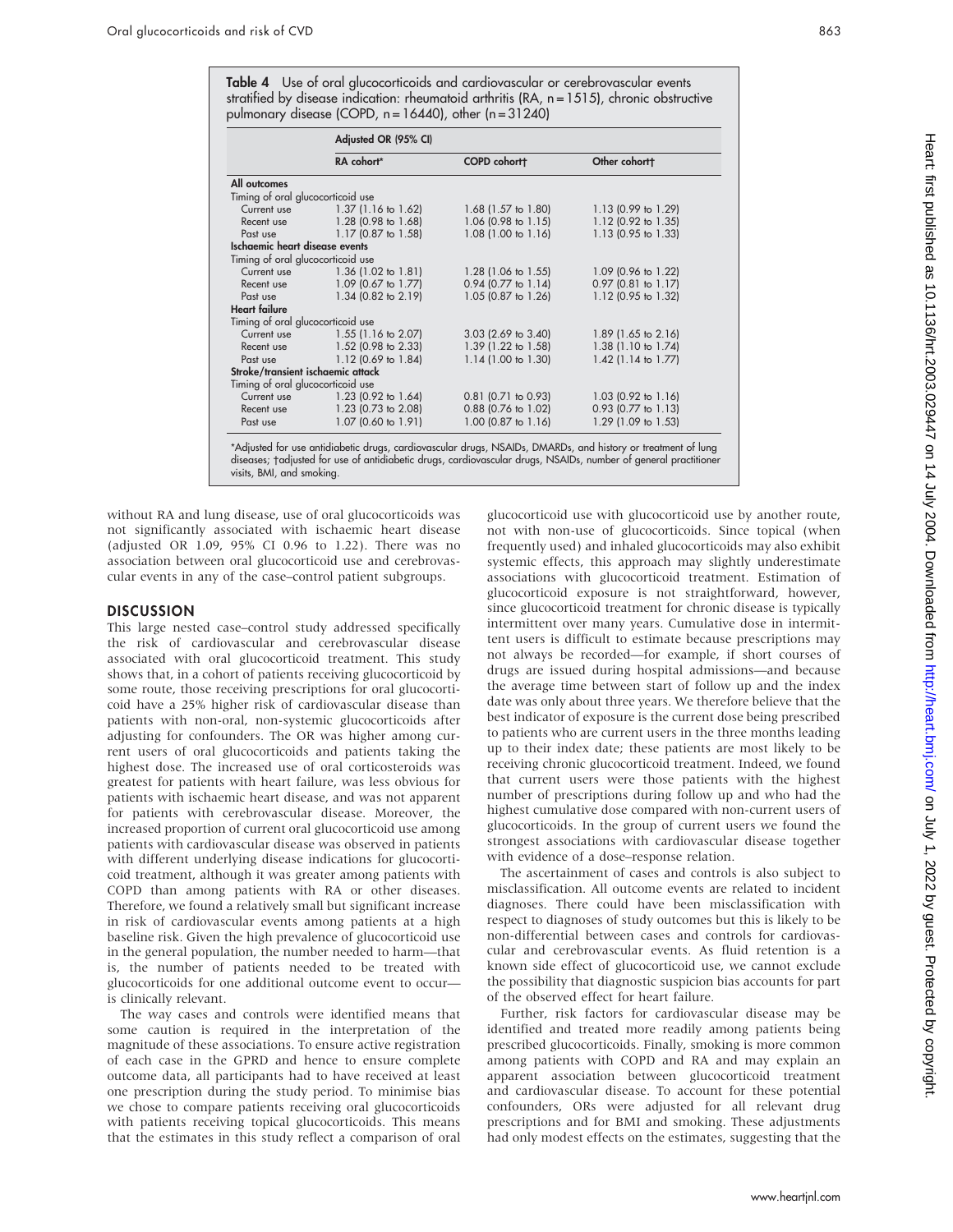associations between cardiovascular disease and oral glucocorticoid use are independent of these confounders in this study.

A major methodological concern in observational studies arises from the lack of random allocation of patients to use oral glucocorticoids and hence the potential for confounding by indication.<sup>27</sup> As both RA and COPD are associated with cardiovascular morbidity and mortality, the underlying disease, rather than exposure to glucocorticoids, may explain the observed association. To address this issue, we examined the consistency of the association between oral glucocorticoid use and cardiovascular disease among patients with different underlying diseases: cases and controls were matched according to the presence of RA, COPD, or the absence of either condition.

The results may also be biased due to confounding by disease severity, as patients using oral glucocorticoids are likely to be more severely affected by the underlying disease. Thus, we adjusted for use of other disease modifying drugs that reflect, at least in part, disease activity in RA. Duration of disease was not a confounder in this study.

Finally, the use of glucocorticoids in RA, COPD, and other conditions may be different. The most frequent indications for oral glucocorticoid treatment besides RA and COPD are skin, neurological, and gastrointestinal tract diseases,<sup>1</sup> in which patterns of prescription may differ from those in RA and COPD.

Despite these limitations, the results in table 4 show associations between oral glucocorticoid prescription and cardiovascular disease in all groups and show interesting differences between groups. Among patients with COPD, use of oral glucocorticoids was associated more strongly with heart failure than with ischaemic heart disease. Among patients with RA, heart failure and ischaemic heart disease were similarly associated with oral glucocorticoid use. Among patients with neither RA nor COPD, only heart failure was significantly associated with oral glucocorticoid treatment. These data suggest that there is an interaction between the associations of cardiovascular outcome and the underlying disease indication or oral glucocorticoid use, but that both have independent effects.

In all of our analyses, use of oral glucocorticoids was most strongly associated with heart failure. Associations with ischaemic heart disease events were relatively weak and there were no associations with cerebrovascular disease. Sodium retention and increase in extracellular fluid are well known side effects of glucocorticoids and may be responsible for precipitating diagnosis, particularly in patients with cor pulmonale caused by COPD. However, the association between oral glucocorticoid treatment and heart failure was also present among patients with as well as those without COPD who had not received a recorded prescription for glucocorticoids for more than a year before diagnosis, long after any sodium retaining effect would have corrected itself. We can only speculate on the mechanism for this, although it may involve actions of corticosteroids on cardiac remodelling and fibrosis.

Our hypothesis a priori was that oral glucocorticoid use would predict ischaemic heart disease events and strokes because glucocorticoids adversely affect long term risk factors including obesity, blood pressure, plasma lipids, and glucose. However, adjustment for body mass index and antihypertensive, lipid lowering, and hypoglycaemic medications did not substantially attenuate the association between oral glucocorticoid treatment and cardiovascular outcomes. It may be that the risk factors mediating adverse effects of glucocorticoids were not adequately treated in many patients or that subtle changes in risk factors occurred that were insufficient to cause practitioners to initiate treatment but were sufficient to adversely affect outcome. These explanations do not, however, explain the discrepancy between associations of oral glucocorticoid use and occlusive disease in the coronary and cerebrovascular circulation. For patients with stroke and transient ischaemic attack, oral glucocorticoid treatment was associated with a protective effect (table 3). This suggests that the mechanisms linking glucocorticoid use and cardiovascular outcome are complex, perhaps reflecting a balance between adverse and potentially protective effects. However, there is also evidence suggesting that patients cured of Cushing's disease still have an increased prevalence of atherosclerosis and maintain cardiovascular risk factors of the active disease, possibly due to residual obesity, insulin resistance syndrome, or both.<sup>28</sup> <sup>29</sup>

Our results raise the possibility that general practitioners avoid prescribing oral glucocorticoids to patients with established cardiovascular risk factors. There were no striking differences between users and non-users of oral glucocorticoids, except that patients with diabetes were less likely to have been prescribed oral glucocorticoids. However, diabetes was adjusted for in the multivariate analyses.

#### Summary

This large study identified oral glucocorticoid use as a risk factor for heart failure and ischaemic heart disease. Physicians should be aware of the negative vascular effect of glucocorticoids and add this knowledge in balancing positive and negative effects for the individual patient when considering to prescribe glucocorticoids, especially to patients with cardiovascular risk factors. However, this evidence remains observational and only a randomised controlled trial of glucocorticoid treatment versus other disease modifying agents is likely to distinguish the importance of the underlying disease activity from its treatment in predicting cardiovascular outcome.

## .....................

## Authors' affiliations

P C Souverein, T P Van Staa, A C G Egberts, H G M Leufkens, Department of Pharmacoepidemiology and Pharmacotherapy, Utrecht Institute for Pharmaceutical Sciences, Utrecht, the Netherlands A Berard, Faculty of Pharmacy, University of Montreal, Montreal, Quebec, Canada

T P Van Staa, C Cooper, Medical Research Council, Environmental Epidemiology Unit, Southampton University Hospital, Southampton, UK B R Walker, Department of Medical Sciences, Endocrinology Unit, University of Edinburgh, Edinburgh, UK

#### **REFERENCES**

- 1 Van Staa TP, Leufkens HG, Abenhaim L, et al. Use of oral corticosteroids in the United Kingdom. QJM 2000;93:105–11.
- 2 Van Staa TP, Leufkens HG, Abenhaim L, et al. Use of oral corticosteroids and risk of fractures. J Bone Miner Res 2000;15:993–1000.
- 3 Nashel DJ. Is atherosclerosis a complication of long-term corticosteroid treatment? Am J Med 1986;80:925–9.
- 4 Maxwell SR, Moots RJ, Kendall MJ. Corticosteroids: do they damage the cardiovascular system? Postgrad Med J 1994;70:863–70.
- 5 Haynes RC Jr. Adrenocorticotropic hormone; adrenocorticol steroids and their synthetic analogs; inhibitors of the synthesis and actions of adrenocortical hormones. In: Gilman AG, Rall TW, Nies AS, et al, eds. Goodman and Gilman's The pharmacological basis of therapeutics, 8th ed. New York: Pergamon Press, 1990:1431–62.
- 6 Ross EJ, Linch DC. Cushing's syndrome–killing disease: discriminatory value of signs and symptoms aiding early diagnosis. Lancet 1982;ii:646–9.
- 7 Watt GC, Harrap SB, Foy CJ, et al. Abnormalities of glucocorticoid metabolism and the renin-angiotensin system: a four-corners approach to the identification of genetic determinants of blood pressure. J Hypertens 1992;10:473–82.
- 8 Filipovsky J, Ducimetiere P, Eschwege E, et al. The relationship of blood pressure with glucose, insulin, heart rate, free fatty acids and plasma cortisol levels according to degree of obesity in middle-aged men. J Hypertens 1996;14:229–35.
- 9 Walker BR, Phillips DI, Noon JP, et al. Increased glucocorticoid activity in men with cardiovascular risk factors. Hypertension 1998;31:891-5.